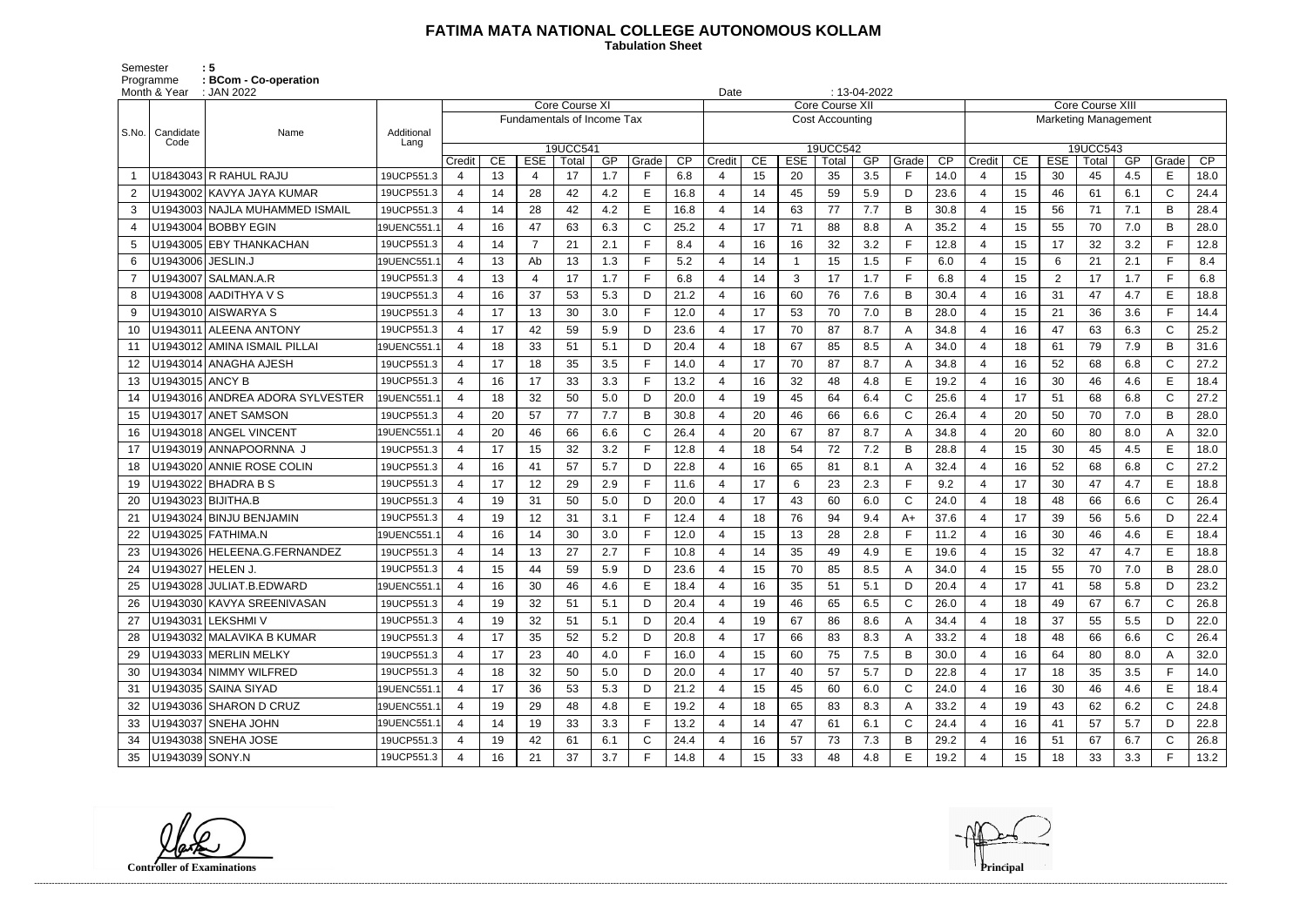|       |                   | Name                         | Additional<br>Lang | <b>Core Course XI</b>      |           |             |       |     |             |                 |        |    |             | <b>Core Course XII</b> |           |              | <b>Core Course XIII</b> |                       |           |                             |                 |     |              |      |
|-------|-------------------|------------------------------|--------------------|----------------------------|-----------|-------------|-------|-----|-------------|-----------------|--------|----|-------------|------------------------|-----------|--------------|-------------------------|-----------------------|-----------|-----------------------------|-----------------|-----|--------------|------|
| S.No. |                   |                              |                    | Fundamentals of Income Tax |           |             |       |     |             |                 |        |    |             | <b>Cost Accounting</b> |           |              |                         |                       |           | <b>Marketing Management</b> |                 |     |              |      |
|       | Candidate<br>Code |                              |                    |                            |           |             |       |     |             |                 |        |    |             |                        |           |              |                         |                       |           |                             |                 |     |              |      |
|       |                   |                              |                    |                            | 19UCC541  |             |       |     |             |                 |        |    |             | 19UCC542               |           |              |                         |                       |           |                             | 19UCC543        |     |              |      |
|       |                   |                              |                    | Credit                     | <b>CE</b> | <b>ESE</b>  | Total | GP  | Grade<br>F. | $\overline{CP}$ | Credit | CE | <b>ESE</b>  | Total                  | <b>GP</b> | Grade        | CP                      | Credit                | <b>CE</b> | <b>ESE</b>                  | Total           | GP  | Grade        | CP   |
| 36    |                   | U1943040 THEREZA.P           | 19UENC551.1        | $\overline{4}$             | 16        | 20          | 36    | 3.6 |             | 14.4            |        | 16 | 32          | 48                     | 4.8       | E            | 19.2                    |                       | 16        | 30                          | 46              | 4.6 | E            | 18.4 |
| 37    |                   | U1943041 ABIN ANSIL          | 19UENC551.1        | $\overline{a}$             | 14        | 3           | 17    | 1.7 |             | 6.8             |        | 14 | 0           | 14                     | 1.4       | F            | 5.6                     |                       | 15        | 11                          | 26              | 2.6 | F.           | 10.4 |
| 38    | U1943042 ADHIL S  |                              | 19UCP551.3         | 4                          | 15        | 33          | 48    | 4.8 | E           | 19.2            |        | 15 | 42          | 57                     | 5.7       | D            | 22.8                    |                       | 15        | 32                          | 47              | 4.7 | E            | 18.8 |
| 39    |                   | U1943043 ADHITHYA KRISHNAN U | 19UCP551.3         | 4                          | 15        | 41          | 56    | 5.6 | D           | 22.4            |        | 15 | 47          | 62                     | 6.2       | $\mathsf{C}$ | 24.8                    |                       | 15        | 47                          | 62              | 6.2 | $\mathsf{C}$ | 24.8 |
| 40    |                   | U1943044 AJEESH.Y            | 19UENC551.1        | 4                          | 16        | 28          | 44    | 4.4 | E           | 17.6            |        | 16 | 45          | 61                     | 6.1       | $\mathsf{C}$ | 24.4                    | $\boldsymbol{4}$      | 17        | 31                          | 48              | 4.8 | E            | 19.2 |
| 41    | U1943046 AKHIL K  |                              | 19UENC551.1        |                            | 15        | 28          | 43    | 4.3 | E           | 17.2            |        | 15 | 72          | 87                     | 8.7       | A            | 34.8                    |                       | 16        | 41                          | 57              | 5.7 | D            | 22.8 |
|       |                   | U1943047 AMAL KRISHNAN A     | 19UCP551.3         | $\overline{a}$             | 15        | <b>MPra</b> |       |     | F.          |                 |        | 15 | <b>MPra</b> |                        |           | E            |                         | $\overline{4}$        | 15        | MPra                        |                 |     | F.           |      |
| 43    |                   | U1943048 ARJUN M             | 19UCP551.3         | 4                          | 19        | 47          | 66    | 6.6 | C           | 26.4            |        | 19 | 65          | 84                     | 8.4       | A            | 33.6                    |                       | 19        | 51                          | 70              | 7.0 | B            | 28.0 |
| 44    |                   | U1943049 ARUNRAJ N           | 19UCP551.3         | 4                          | 16        | 32          | 48    | 4.8 | E.          | 19.2            |        | 14 | 43          | 57                     | 5.7       | D            | 22.8                    |                       | 15        | 30                          | 45              | 4.5 | E.           | 18.0 |
| 45    |                   | U1943050 ASWIN CHANDRAN      | 19UENC551.1        | 4                          | 15        | 39          | 54    | 5.4 | D           | 21.6            |        | 15 |             | 15                     | 1.5       | E            | 6.0                     |                       | 15        | 43                          | 58              | 5.8 | D            | 23.2 |
| 46    | U1943051 BIJOY B  |                              | 19UCP551.3         | 4                          | 14        | <b>MPra</b> |       |     |             |                 |        | 14 | MPra        |                        |           | F.           |                         |                       | 15        | <b>MPra</b>                 |                 |     | F.           |      |
| 47    |                   | U1943052 GAVIN SUMESH        | 19UCP551.3         | $\overline{4}$             | 14        | 18          | 32    | 3.2 |             | 12.8            |        | 14 | 60          | 74                     | 7.4       | B            | 29.6                    |                       | 15        | 46                          | 61              | 6.1 | $\mathsf{C}$ | 24.4 |
| 48    |                   | U1943053 JAISON SINCLAIR     | 19UENC551.1        | 4                          | 15        | 13          | 28    | 2.8 |             | 11.2            |        | 15 | 46          | 61                     | 6.1       | $\mathsf{C}$ | 24.4                    |                       | 15        | 34                          | 49              | 4.9 | E            | 19.6 |
| 49    |                   | U1943054 KRISHNANUNNI S      | 19UCP551.3         | 4                          | 15        | 5           | 20    | 2.0 |             | 8.0             |        | 14 |             | 15                     | 1.5       | E            | 6.0                     |                       | 15        | 30                          | 45              | 4.5 | E.           | 18.0 |
| 50    |                   | U1943055   MERIL LALU        | 19UCP551.3         | 4                          | 17        | 28          | 45    | 4.5 | E           | 18.0            |        | 16 | 61          | 77                     | 7.7       | B            | 30.8                    |                       | 16        | 37                          | 53              | 5.3 | D            | 21.2 |
| 51    |                   | U1943056 NIKHESH R           | 19UCP551.3         | 4                          | 15        | 17          | 32    | 3.2 |             | 12.8            |        | 15 | 35          | 50                     | 5.0       | D            | 20.0                    | $\overline{4}$        | 15        | 42                          | 57              | 5.7 | D            | 22.8 |
| 52    |                   | U1943057   ROHITH J          | 19UCP551.3         | 4                          | 18        | 35          | 53    | 5.3 | D           | 21.2            |        | 17 | 62          | 79                     | 7.9       | B            | 31.6                    |                       | 17        | 48                          | 65              | 6.5 | $\mathsf{C}$ | 26.0 |
| 53    |                   | U1943058 ROSHAN R B          | 19UCP551.3         | 4                          | 15        | 10          | 25    | 2.5 |             | 10.0            |        | 15 | 50          | 65                     | 6.5       | $\mathsf{C}$ | 26.0                    | $\boldsymbol{\Delta}$ | 16        | 30                          | 46              | 4.6 | E.           | 18.4 |
| 54    |                   | U1943059 SERGIN CHARLES      | 19UENC551.1        | 4                          | 14        | 4           | 18    | 1.8 |             | 7.2             |        | 14 | 9           | 23                     | 2.3       | F            | 9.2                     |                       | 15        | Ab                          | 15 <sub>1</sub> | 1.5 | F.           | 6.0  |
| 55    |                   | U1943060 SHAHUL MIRZAD I     | 19UCP551.3         |                            | 14        | 13          | 27    | 2.7 | F.          | 10.8            |        | 14 | 23          | 37                     | 3.7       | E            | 14.8                    |                       | 15        | 43                          | 58              | 5.8 | D            | 23.2 |

lark

**Controller of Examinations Principal**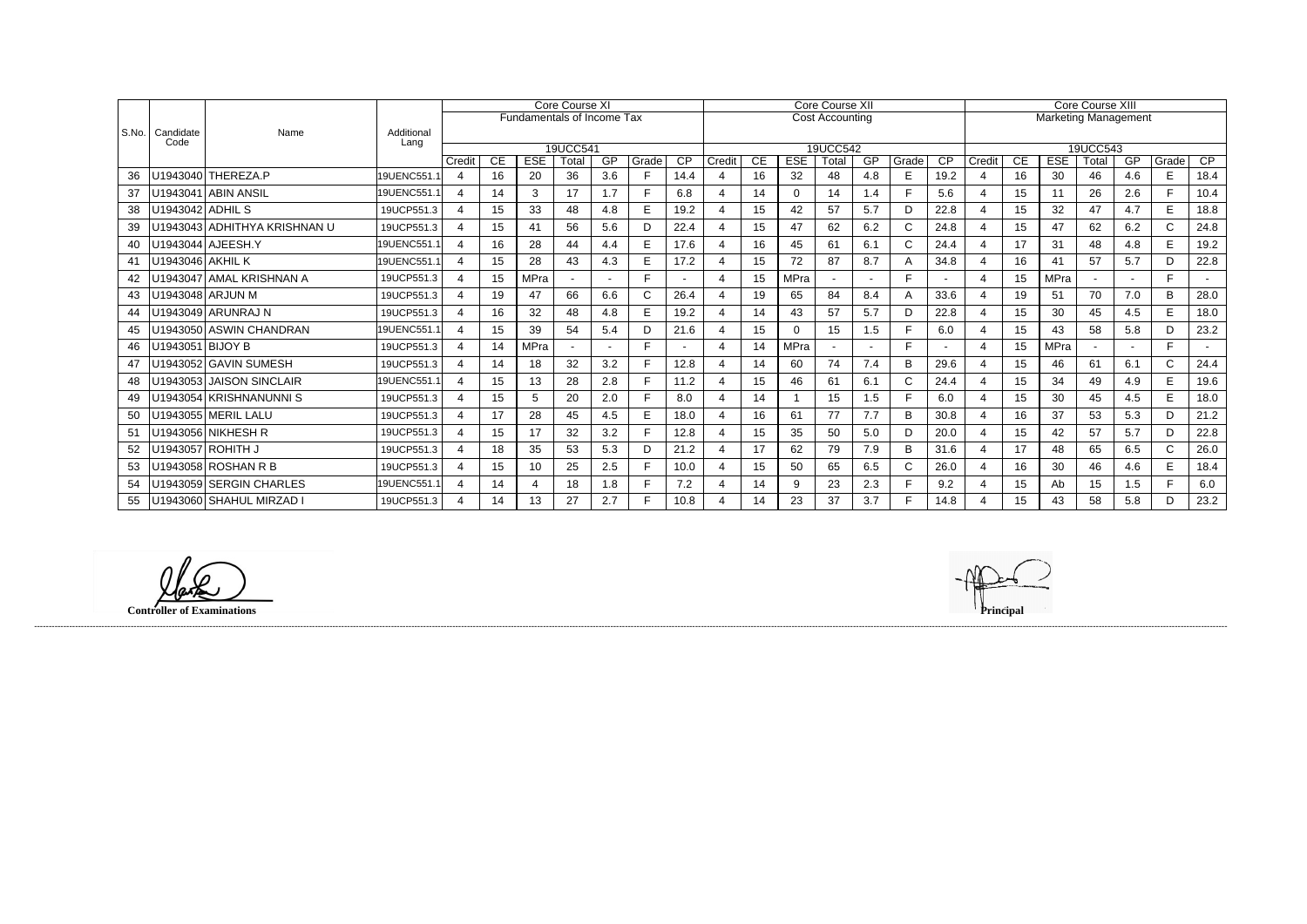|                |                   |                                 |                    | <b>Elective Course III</b>                                                          |    |                           |              |     |              |      |                |    |            | <b>Open Course</b> |     |              |                 |                   |                |              |                      |
|----------------|-------------------|---------------------------------|--------------------|-------------------------------------------------------------------------------------|----|---------------------------|--------------|-----|--------------|------|----------------|----|------------|--------------------|-----|--------------|-----------------|-------------------|----------------|--------------|----------------------|
|                |                   |                                 |                    |                                                                                     |    | Co-operative Legal System |              |     |              |      |                |    |            |                    |     |              |                 |                   |                |              |                      |
| S.No.          | Candidate<br>Code | Name                            | Additional<br>Lang |                                                                                     |    |                           |              |     |              |      |                |    |            |                    |     |              |                 | Total             | <b>SCPA</b>    | Grade        | Result               |
|                |                   |                                 |                    | 19UCC561.2<br><b>ESE</b><br>GP<br>$\overline{CP}$<br>Credit<br>CE<br>Total<br>Grade |    |                           |              |     |              |      | Credit         | CE | <b>ESE</b> | Total              | GP  | CP           |                 |                   |                |              |                      |
|                |                   | U1843043 R RAHUL RAJU           | 19UCP551.3         |                                                                                     | 14 | 12                        | 26           | 2.6 | F            | 10.4 | $\overline{c}$ | 17 | 22         | 39                 | 3.9 | Grade<br>E   | 7.8             |                   |                | F            | <b>FAILED</b>        |
| $\overline{2}$ |                   | U1943002 KAVYA JAYA KUMAR       | 19UCP551.3         | $\overline{4}$                                                                      | 14 | 39                        | 53           | 5.3 | D            | 21.2 | $\overline{2}$ | 19 | 39         | 58                 | 5.8 | D            | 11.6            | 97.6              | 5.42           | D            | PASSED               |
| 3              |                   | U1943003 NAJLA MUHAMMED ISMAIL  | 19UCP551.3         | Δ                                                                                   | 14 | 40                        | 54           | 5.4 | D            | 21.6 | $\overline{2}$ | 14 | 61         | 75                 | 7.5 | B            | 15.0            | 112.6             | 6.26           | C            | PASSED               |
| $\overline{4}$ |                   | U1943004 BOBBY EGIN             | 19UENC551.1        | $\boldsymbol{\Lambda}$                                                              | 16 | 42                        | 58           | 5.8 | D            | 23.2 | $\overline{2}$ | 17 | 61         | 78                 | 7.8 | B            | 15.6            | 127.2             | 7.07           | B            | <b>PASSED</b>        |
| 5              |                   | U1943005 EBY THANKACHAN         | 19UCP551.3         | $\boldsymbol{\Delta}$                                                               | 15 | 35                        | 50           | 5.0 | D            | 20.0 | $\overline{2}$ | 16 | 40         | 56                 | 5.6 | D            | 11.2            |                   | $\blacksquare$ | F            | <b>FAILED</b>        |
| 6              | U1943006 JESLIN.J |                                 | 19UENC551.1        | Δ                                                                                   | 14 | 14                        | 28           | 2.8 | F            | 11.2 | $\overline{2}$ | 16 | 21         | 37                 | 3.7 | E            | 7.4             |                   |                | $\mathsf{F}$ | <b>FAILED</b>        |
| $\overline{7}$ |                   | U1943007 SALMAN.A.R             | 19UCP551.3         | $\overline{\mathcal{A}}$                                                            | 14 | Ab                        | 14           | 1.4 | F            | 5.6  | $\overline{2}$ | 15 | 8          | 23                 | 2.3 | F.           | 4.6             |                   |                | F            | <b>FAILED</b>        |
| 8              |                   | U1943008 AADITHYA V S           | 19UCP551.3         |                                                                                     | 16 | 38                        | 54           | 5.4 | D            | 21.6 | $\overline{2}$ | 17 | 55         | 72                 | 7.2 | B            | 14.4            | 106.4             | 5.91           | D            | PASSED               |
| 9              |                   | U1943010 AISWARYA S             | 19UCP551.3         | $\boldsymbol{\Delta}$                                                               | 16 | 21                        | 37           | 3.7 | F            | 14.8 | $\overline{2}$ | 17 | 34         | 51                 | 5.1 | D            | 10.2            |                   | $\sim$         | E            | <b>FAILED</b>        |
| 10             |                   | U1943011 ALEENA ANTONY          | 19UCP551.3         | 4                                                                                   | 16 | 44                        | 60           | 6.0 | C            | 24.0 | $\overline{2}$ | 17 | 58         | 75                 | 7.5 | B            | 15.0            | 122.6             | 6.81           | $\mathsf{C}$ | <b>PASSED</b>        |
| 11             |                   | U1943012 AMINA ISMAIL PILLAI    | 19UENC551.1        | 4                                                                                   | 16 | 54                        | 70           | 7.0 | B            | 28.0 | $\overline{2}$ | 19 | 65         | 84                 | 8.4 | A            | 16.8            | 130.8             | 7.27           | B            | PASSED               |
| 12             |                   | U1943014 ANAGHA AJESH           | 19UCP551.3         | $\overline{4}$                                                                      | 16 | 52                        | 68           | 6.8 | $\mathsf{C}$ | 27.2 | $\overline{2}$ | 15 | 66         | 81                 | 8.1 | A            | 16.2            |                   |                | F            | <b>FAILED</b>        |
| 13             | U1943015 ANCY B   |                                 | 19UCP551.3         |                                                                                     | 16 | 32                        | 48           | 4.8 | Е            | 19.2 | $\overline{2}$ | 18 | 39         | 57                 | 5.7 | D            | 11.4            |                   |                | F            | <b>FAILED</b>        |
| 14             |                   | U1943016 ANDREA ADORA SYLVESTER | 19UENC551.1        |                                                                                     | 18 | 44                        | 62           | 6.2 | $\mathsf{C}$ | 24.8 | $\overline{2}$ | 20 | 72         | 92                 | 9.2 | $A+$         | 18.4            | 116.0             | 6.44           | $\mathsf{C}$ | <b>PASSED</b>        |
| 15             |                   | U1943017 ANET SAMSON            | 19UCP551.3         |                                                                                     | 20 | 61                        | 81           | 8.1 | A            | 32.4 | $\overline{2}$ | 19 | 66         | 85                 | 8.5 | A            | 17.0            | 134.6             | 7.48           | B            | <b>PASSED</b>        |
| 16             |                   | U1943018 ANGEL VINCENT          | 19UENC551.1        | $\boldsymbol{\Lambda}$                                                              | 20 | 51                        | 71           | 7.1 | B            | 28.4 | $\overline{2}$ | 20 | 67         | 87                 | 8.7 | Α            | 17.4            | 139.0             | 7.72           | B            | ∣PASSED              |
| 17             |                   | U1943019 ANNAPOORNNA J          | 19UCP551.3         | $\overline{\mathcal{A}}$                                                            | 17 | 43                        | 60           | 6.0 | $\mathsf{C}$ | 24.0 | $\overline{2}$ | 16 | 54         | 70                 | 7.0 | B            | 14.0            |                   |                | E            | <b>FAILED</b>        |
| 18             |                   | U1943020 ANNIE ROSE COLIN       | 19UCP551.3         | Δ                                                                                   | 16 | 48                        | 64           | 6.4 | $\mathsf{C}$ | 25.6 | $\overline{2}$ | 16 | 43         | 59                 | 5.9 | D            | 11.8            | 119.8             | 6.66           | $\mathsf{C}$ | PASSED               |
| 19             |                   | U1943022 BHADRA B S             | 19UCP551.3         | $\boldsymbol{\Delta}$                                                               | 18 | 22                        | 40           | 4.0 | F            | 16.0 | $\overline{2}$ | 17 | 44         | 61                 | 6.1 | $\mathsf{C}$ | 12.2            |                   |                | E            | <b>FAILED</b>        |
| 20             |                   | U1943023 BIJITHA.B              | 19UCP551.3         | Δ                                                                                   | 16 | 31                        | 47           | 4.7 | E            | 18.8 | $\overline{2}$ | 17 | 64         | 81                 | 8.1 | A            | 16.2            | 105.4             | 5.86           | D            | <b>PASSED</b>        |
| 21             |                   | U1943024 BINJU BENJAMIN         | 19UCP551.3         | 4                                                                                   | 17 | 52                        | 69           | 6.9 | $\mathsf C$  | 27.6 | $\overline{2}$ | 19 | 61         | 80                 | 8.0 | A            | 16.0            |                   |                | F            | <b>FAILED</b>        |
| 22             |                   | U1943025 FATHIMA.N              | 19UENC551.1        | $\overline{a}$                                                                      | 14 | 21                        | 35           | 3.5 | F            | 14.0 | $\overline{2}$ | 18 | 52         | 70                 | 7.0 | B            | 14.0            |                   |                | F            | <b>FAILED</b>        |
| 23             |                   | U1943026 HELEENA.G.FERNANDEZ    | 19UCP551.3         | Δ                                                                                   | 14 | 33                        | 47           | 4.7 | E            | 18.8 | $\overline{2}$ | 16 | 35         | 51                 | 5.1 | D            | 10.2            |                   |                | F            | <b>FAILED</b>        |
| 24             | U1943027 HELEN J. |                                 | 19UCP551.3         |                                                                                     | 15 | 35                        | 50           | 5.0 | D            | 20.0 | $\overline{2}$ | 17 | 61         | 78                 | 7.8 | B            | 15.6            | 121.2             | 6.73           | C            | PASSED               |
| 25             |                   | U1943028 JULIAT.B.EDWARD        | 19UENC551.1        | Δ                                                                                   | 16 | 34                        | $50^{\circ}$ | 50  | D            | 200  | $\mathcal{D}$  | 18 | 52         | 70                 | 7.0 | B            | 14 <sub>0</sub> | 96.0<br>$\ddotsc$ | 5.33           | D            | $\mid$ PASSED $\mid$ |
|                |                   | U1943030 KAVYA SREENIVASAN      | 19UCP551.3         | $\overline{4}$                                                                      | 19 | 39                        | 58           | 5.8 | D            | 23.2 | $\overline{c}$ | 19 | 48         | 67                 | 6.7 | $\mathsf{C}$ | 13.4            | 109.8             | 6.10           | $\mathsf{C}$ | PASSED               |
| 27             |                   | U1943031 LEKSHMI V              | 19UCP551.3         | 4                                                                                   | 17 | 39                        | 56           | 5.6 | D            | 22.4 | $\overline{c}$ | 16 | 59         | 75                 | 7.5 | B            | 15.0            | 114.2             | 6.34           | C            | <b>PASSED</b>        |
| 28             |                   | U1943032 MALAVIKA B KUMAR       | 19UCP551.3         |                                                                                     | 18 | 41                        | 59           | 5.9 | D            | 23.6 | $\overline{2}$ | 20 | 57         | 77                 | 7.7 | B            | 15.4            | 119.4             | 6.63           | C            | PASSED               |
| 29             |                   | U1943033 MERLIN MELKY           | 19UCP551.3         | $\overline{4}$                                                                      | 15 | 37                        | 52           | 5.2 | D            | 20.8 | $\overline{c}$ | 19 | 43         | 62                 | 6.2 | $\mathsf{C}$ | 12.4            | $\sim$            |                | F            | <b>FAILED</b>        |
| 30             |                   | U1943034 NIMMY WILFRED          | 19UCP551.3         | 4                                                                                   | 17 | 45                        | 62           | 6.2 | $\mathsf{C}$ | 24.8 | $\overline{2}$ | 19 | 39         | 58                 | 5.8 | D            | 11.6            | $\sim$            | $\blacksquare$ | F            | <b>FAILED</b>        |
| -31            |                   | U1943035 SAINA SIYAD            | 19UENC551.1        | 4                                                                                   | 14 | 44                        | 58           | 5.8 | D            | 23.2 | $\overline{2}$ | 17 | 63         | 80                 | 8.0 | A            | 16.0            | 102.8             | 5.71           | D            | PASSED               |
| 32             |                   | U1943036 SHARON D CRUZ          | 19UENC551.1        | $\overline{4}$                                                                      | 17 | 44                        | 61           | 6.1 | C            | 24.4 | $\overline{2}$ | 18 | 60         | 78                 | 7.8 | B            | 15.6            | 117.2             | 6.51           | C            | PASSED               |
| 33             |                   | U1943037 SNEHA JOHN             | 19UENC551.1        |                                                                                     | 14 | 36                        | 50           | 5.0 | D            | 20.0 | $\overline{2}$ | 17 | 63         | 80                 | 8.0 | A            | 16.0            |                   |                | F            | <b>FAILED</b>        |
| 34             |                   | U1943038 SNEHA JOSE             | 19UCP551.3         | $\overline{4}$                                                                      | 17 | 36                        | 53           | 5.3 | D            | 21.2 | $\overline{2}$ | 18 | 41         | 59                 | 5.9 | D            | 11.8            | 113.4             | 6.30           | C            | PASSED               |
| 35             | U1943039 SONY.N   |                                 | 19UCP551.3         |                                                                                     | 15 | 11                        | 26           | 2.6 | F.           | 10.4 | $\overline{2}$ | 16 | 40         | 56                 | 5.6 | D            | 11.2            | $\blacksquare$    | $\blacksquare$ | F            | <b>FAILED</b>        |

**Controller of Examinations Principal**